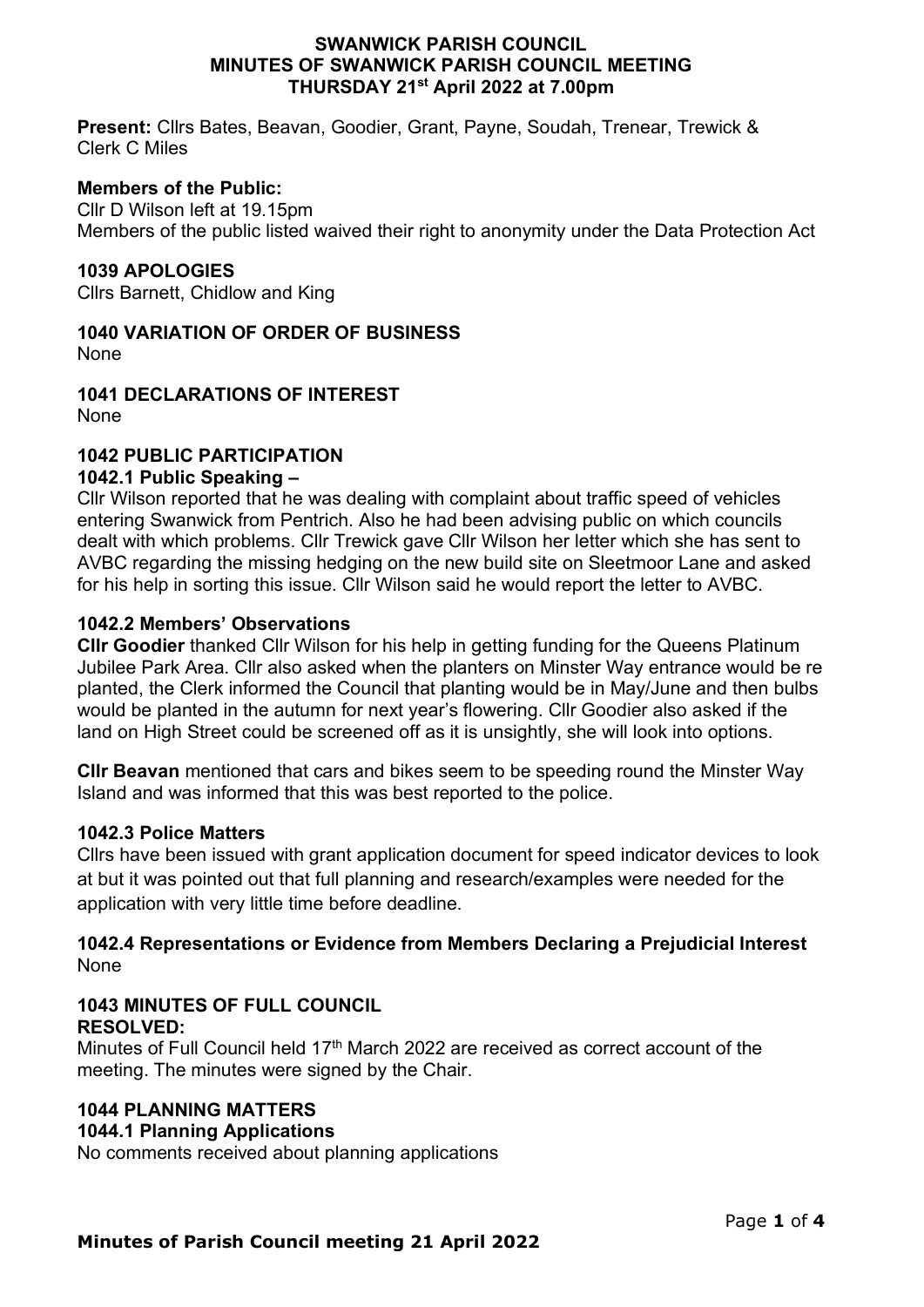## **1045 CLERK'S REPORT**

**1045.1 Annual Parish Meeting 19th May 2022**

Members noted the update.

### **1045.2 Statutory Annual Parish Meeting 19th May 2022**

Members noted the update.

### **1045.3 Limited Assurance Review of Annual Return for the Year ended 31st March 2022**

### **RESOLVED:**

To authorise the Clerk to pay the Limited Assurance review fees of £400-00 (plus VAT).

#### **1045.4 Annual Governance Statement 2021-22 RESOLVED:**

To approve the Annual Governance Statement for year ended 31st March 2022.

#### **1045.5 Accounting Statement 2021-22 RESOLVED:**

To approve the Accounting Statements for 2021-22.

### **1045.6 Annual Internal Audit RESOLVED:**

To authorise the Clerk to appoint an Internal Auditor and to pay the appropriate fees of £120 on completion of the audit.

### **1045.7 Exercise of Public Rights RESOLVED:**

To approve the 30 day period commencing Monday 13th June – Friday 22nd July 2022 for the exercise of public rights. **Notice to be posted on 10th June 2022.**

### **1045.8 Queens Jubilee**

Members noted the update.

#### **1045.9 Garden Maintenance Contract 2022-2024**

Members noted the update.

#### **1046 Chair's Report (Verbal Report) 1046.1 Misappropriation of allotment land**

Defendant's response was to request further time extension by agreement. This was not acceptable and PC's solicitor was instructed to refuse the request. The defendant will need to apply to the court.

### **1046.2 Reviving the stalled Village Hall Working Group**

The Chair has informed the Council that due to the Group not meeting for some time having lost focus and having acrimonious exchanges between Cllrs and professional participants in latter meetings he has taken the decision to discontinue the presently constituted VHWG and instead, he has made contact with some of the professionals who have advised previously with a view to having professional representation only. This working group will advise the Chair and will focus on both seeking alternative schemes and sources of funding. Any proposals made by the working group will be presented to Members with specific proposals before any expenditure is approved or incurred by the Council.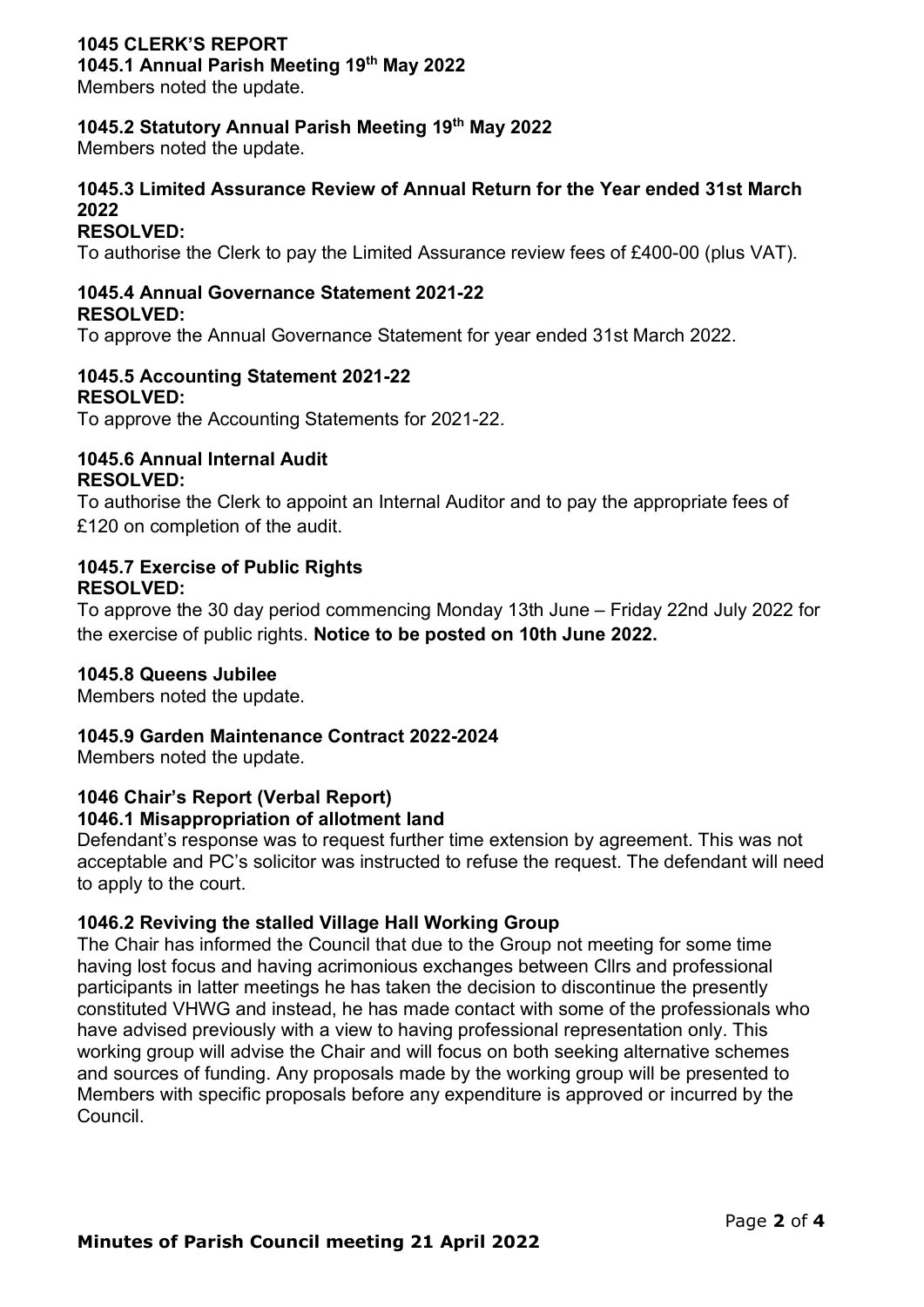### **10.46.3 Outstanding Contract with Architect RESOLVED:**

1. To authorise the payment of £1500-00 to the Architect for the abortive work undertaken to date as per invoice.

2. To accept the offer of free/ pro bono architectural services for any new proposed scheme for the Village Hall.

# **1047 Councillor Updates**

# **1047.1 Village Hall**

Cllr Grant will get 2-3 quotes for a temporary car park on the site and the Chair wanted to remind the Council that the village hall has not been abandoned by any resolution of the Parish Council (as reported by a member of the public on social media) and will continue to be developed.

# **1048 SWANWICK RECREATION GROUND (CHARITY NO. 520525)**

# **1048.1 Registration of Title with Land Registry**

Members noted the update.

# **1048.2 Tree Maintenance on Swanwick Recreation Grounds**

Members noted the update.

### **1048.3 Pitch Perimeter**

Members noted that phase 2 of the Queens Platinum Jubilee Park Area will commence shortly.

### **1048.4 Use of Changing Rooms**

Members noted that the side of the building had been damaged by a panel being pulled off and this has been repaired. Members agreed that the changing rooms were not suitable for use in the current state until the refurbishment was completed.

# **1048.5 Replacement Goal Posts**

Members noted the update.

### **1048.6 Ball Stop Netting**

Members noted the update.

# **1049 Correspondence & Circulars**

**Noted** 

# **1050 Accounts**

# **1050.1 RESOLVED: To approve urgent payments**

| <b>Date</b>  | <b>To Whom Payable</b> | <b>Reason</b>                   | Amount $(E)$ |
|--------------|------------------------|---------------------------------|--------------|
| 17.03.22     | <b>British Gas</b>     | Inv 281039406 01/02/22-28/02/22 | £128.52      |
| 29.03.22     | <b>Virgin Money</b>    | <b>Bank Charges March 2022</b>  | £11.60       |
| 31.03.22     | Naturescape            | <b>Hedgerow Meadow seed</b>     | £59.99       |
| 31.03.22     | <b>Derwent Trees</b>   | Tree delivery charge            | £31.20       |
| 31.03.22     | <b>Derwent Trees</b>   | <b>Fruit Trees/stakes/ties</b>  | £136.92      |
| 31.03.22     | <b>Boston Seeds</b>    | Wild bird Wild flower seeds     | £201.50      |
| 31.03.22     | Amazon                 | AAA Batteries for defib care    | £14.00       |
| 31.03.22     | Amazon                 | WD40 for defib care             | £6.99        |
| 31.03.22     | Amazon                 | Diamond shine for defib care    | £23.97       |
| 31.03.22     | Amazon                 | Desk file organiser             | £12.99       |
| 31.03.22     | Zoom                   | Inv 139204532 21/03/22-20/04/22 | £14.39       |
| <b>Total</b> |                        |                                 | £642.07      |